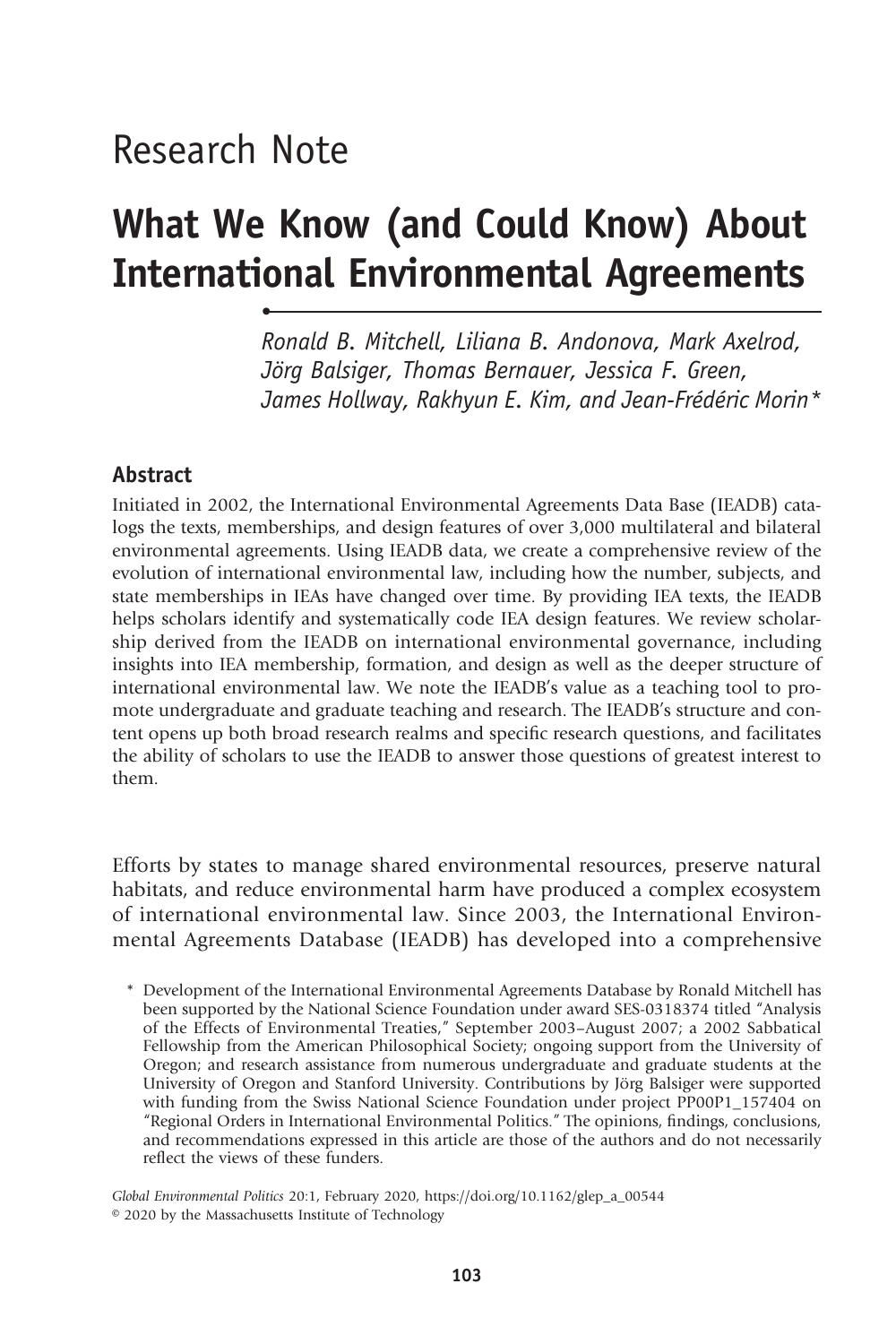and current census of international environmental agreements (IEAs), fostering access to their texts and data on their design features and memberships.<sup>1</sup> Although other data sets contain many IEAs, the IEADB offers a foundation for research that is more comprehensive, current, consistent, and transparent about its contents. Since 2002, the lead author and colleagues have developed and applied systematic search and inclusion criteria to capture all IEAs, defined as any "intergovernmental document intended as legally binding with a primary stated purpose of preventing or managing human impacts on natural resources" (Mitchell 2003, 432). The IEADB includes agreements, protocols, or amendments that states successfully negotiated, even if they have not entered into force. The IEADB includes searchable texts; dates for signature, ratification, and entry into force; subjects; "lineage" categorizations (see below); performance indicators; and codings of design features. It contains multilateral IEAs (MEAs, open to three or more states) and bilateral ones (BEAs, limited to two states).

The IEADB reliably catalogs IEAs by systematically searching for candidate agreements and evaluating them against specified inclusion criteria.<sup>2</sup> When IEA lists of the 1990s were found to be incomplete in various respects, the IEADB began developing a census of IEAs from more than forty sources, including the United Nations Treaty Series, Environment Programme, and Food and Agriculture Organization; ECOLEX; CIESIN's Environmental Treaties and Resource Indicators; and various scholarly sources. Since then, the IEADB has become more comprehensive and current by systematic and recurring searches of secretariat, foreign and environmental ministry, and news websites as well as user suggestions. Regular assessments of the IEADB's contents consistently failed to find an equally comprehensive, complete, or current list of IEAs, either because of intentional substantive, geographic, or temporal limitations or simply because of IEAs being overlooked.<sup>3</sup> No existing census exists to ensure that the IEADB is comprehensive, but identification of missing IEAs has become increasingly rare, providing some confidence in the comprehensiveness of its coverage for MEAs and extensive, if yet incomplete, coverage for BEAs. That conclusion is supported by a recent network analysis that did not find any IEAs in the IEADB that referenced any IEAs that were absent from it (Kim 2013b). The IEADB seeks to continuously improve its coverage by including appropriate additions that users propose.

The IEADB's census is built by assessing proposed additions against clear definitions of IEAs operationalized as inclusion/exclusion rules, an essential

<sup>1.</sup> The IEADB undergoes comprehensive updates for new IEAs and new IEA memberships approximately every two years and also adds codings of design features by scholars using it as those become available. This article reflects data as of the update of December 2016.

<sup>2.</sup> Details on the IEADB's development, definitions, and contents are at https://iea.uoregon.edu/, last accessed December 2, 2019, and in the appendix.

<sup>3.</sup> Initial sources were individually and collectively incomplete, with many IEAs absent from all and none being the superset of all others. For example, most contained only a few of more than fifty amendments to the 1946 International Convention for the Regulation of Whaling. Most have not been systematically updated, becoming less complete over time. Regular reviews rarely find IEAs missing from the IEADB and add those that are.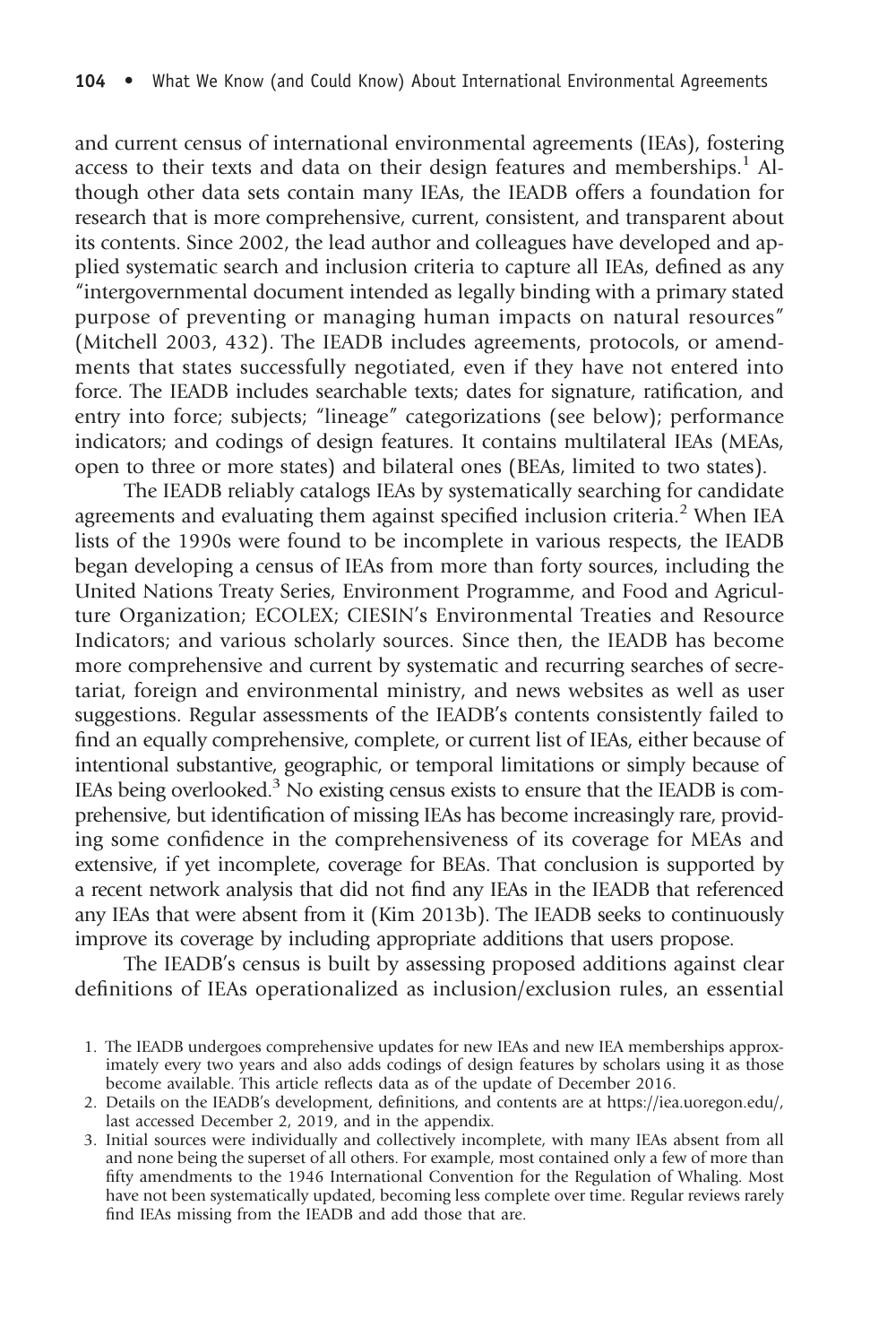process given the diversity of document sources. Inclusion rules for "agreement" and "international" are straightforward: documents are identified as "agreements" if their language shows that states intended them as legally binding (e.g., language on entry into force) and as "international" if they identify two or more governments as eligible for membership. We identify documents as "environmental" using an inductive process of creating a list of keywords that fit common understandings of environmental. The lead author initially populated that list by identifying words in titles and preambles that seemed to best explain their inclusion in the original data sets from which they were identified. We have added keywords to that list as the scope of environmental treaties has expanded or when assessing IEAs has failed to capture agreements in which environment was clearly a primary concern. The keyword list intentionally errs on the side of a too-broad definition of environmental (e.g., including some IEAs related to agricultural issues or nuclear energy), as scholars can more readily exclude agreements to create their preferred, narrower definitions than they can identify agreements to fit broader ones. The IEADB documents in each IEA's record the keywords used to identify it as environmental; extracting all such keywords allows users to determine the current operationalization of "environmental" agreements. The IEADB documents each IEA's status as an agreement, protocol, or amendment. It assigns each multilateral (with bilaterals in the future) to one or more of eight subject categories (Species, Pollution, Freshwater, Habitat, Energy, Climate, Human Sphere, and Other), and it identifies each IEA with a single "lineage" of IEAs to which it is legally linked to capture the evolution of governance efforts by groups of states to address an environmental problem.

The 3,600 IEAs currently in the IEADB constitute the ecosystem of international environmental law and reflect considerable variation in what problems they address and in the ambitiousness, design, and effectiveness with which they address them. It has become a major resource for scholars, students, and practitioners from around the world seeking IEA texts and metadata, lists of IEAs addressing a given problem, state-specific or IEA-specific membership information, and trends in indicators of international environmental governance.<sup>4</sup> In what follows, we use the IEADB to describe the IEA landscape, to summarize major findings from IEADB-based research, and to identify new research questions the IEADB has opened up.

### Describing the Evolution of the IEA Landscape

The IEADB allows a more accurate, complete, and detailed description of how the IEA landscape has evolved than was previously possible. We document the

<sup>4.</sup> Google Analytics indicates that the IEADB receives visits from every state in the world, including more than one hundred users annually from states that span World Bank income categories: China, India, Pakistan, and the Philippines as well as the United Kingdom and the United States (data available upon request).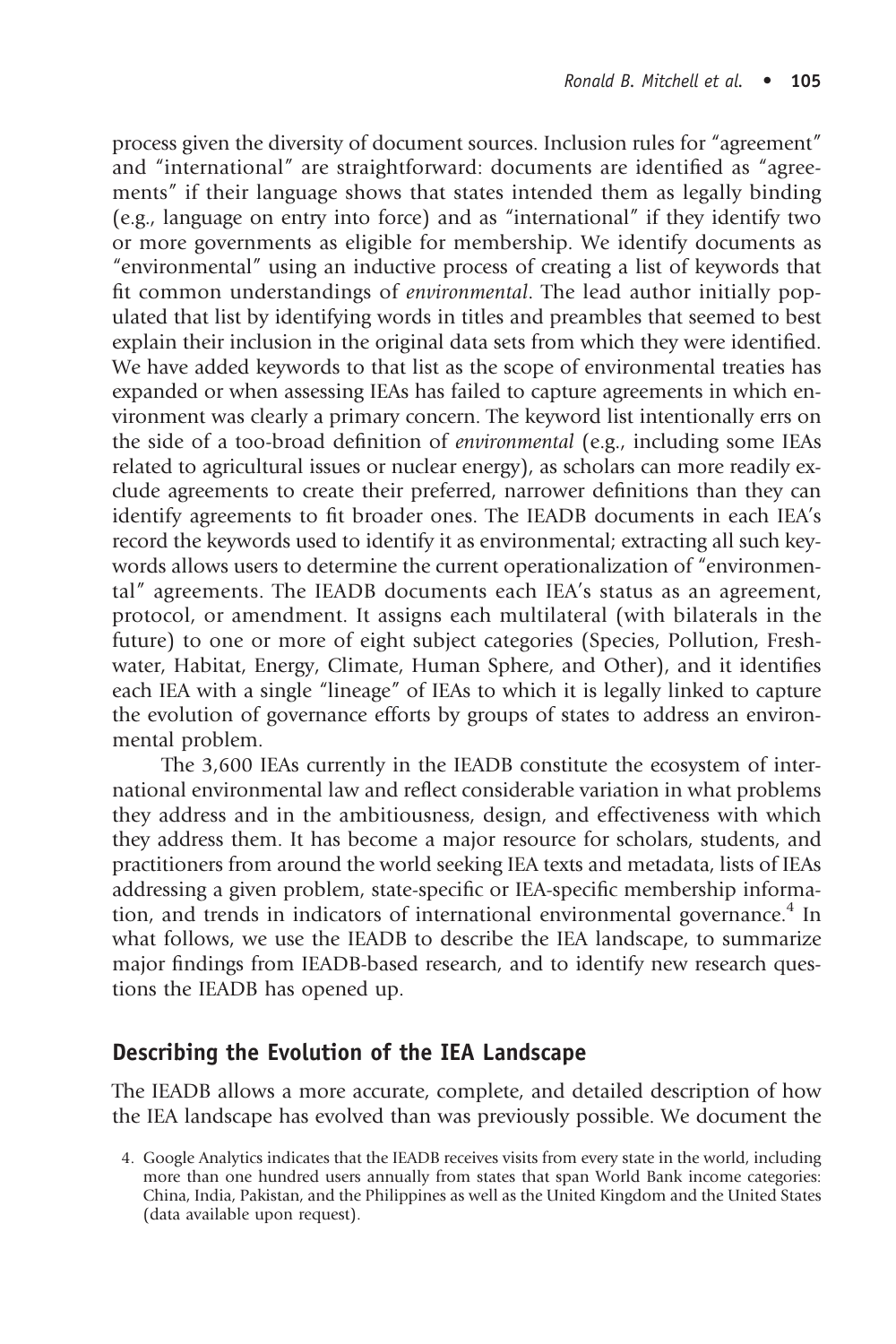

**Rates of Successfully Completed IEA Negotiations** 

growth in MEAs and BEAs over time, the emergence of environmental problems on the international agenda, and variation in how many members IEAs have and how many IEAs states join.

#### Counting IEAs

Although the 1972 UN Conference on the Human Environment (UNCHE) is often viewed as having kick-started international environmental law ( Joyner 2005, 198), states had signed more than 250 IEAs by 1950. Figure 1 shows the five-year moving average of the signing of negotiated "original agreements," <sup>5</sup> protocols, and amendments, documenting that states negotiate many more original BEAs than MEAs but modify them via protocols and amendments less often. States negotiated many BEAs around the time of UNCHE and both MEAs and BEAs around the time of the 1992 UN Conference on Environment and Development.

These increasing numbers of IEAs have become increasingly diverse in the subjects they address. Assigning each IEA to one of eight subjects (see the appendix at https://iea.uoregon.edu/ieadb\_article\_online\_appendix) shows that species-related concerns of overharvesting fish, marine mammals, and other wild animals and of trade threats to agricultural plants and animals dominated early MEAs and BEAs, with pollution and freshwater resources gaining significant attention only after the 1970s (Balsiger and VanDeveer 2012). Subjects have continued to diversify, and now one-third of IEAs address species, onethird address pollution and energy, and the remaining third cover an array of other issues (Figure 2).

<sup>5.</sup> We use "original agreement" to refer to IEAs that are not protocols or amendments and independent of their official designation as agreement, treaty, convention, accord, or other non-English synonyms.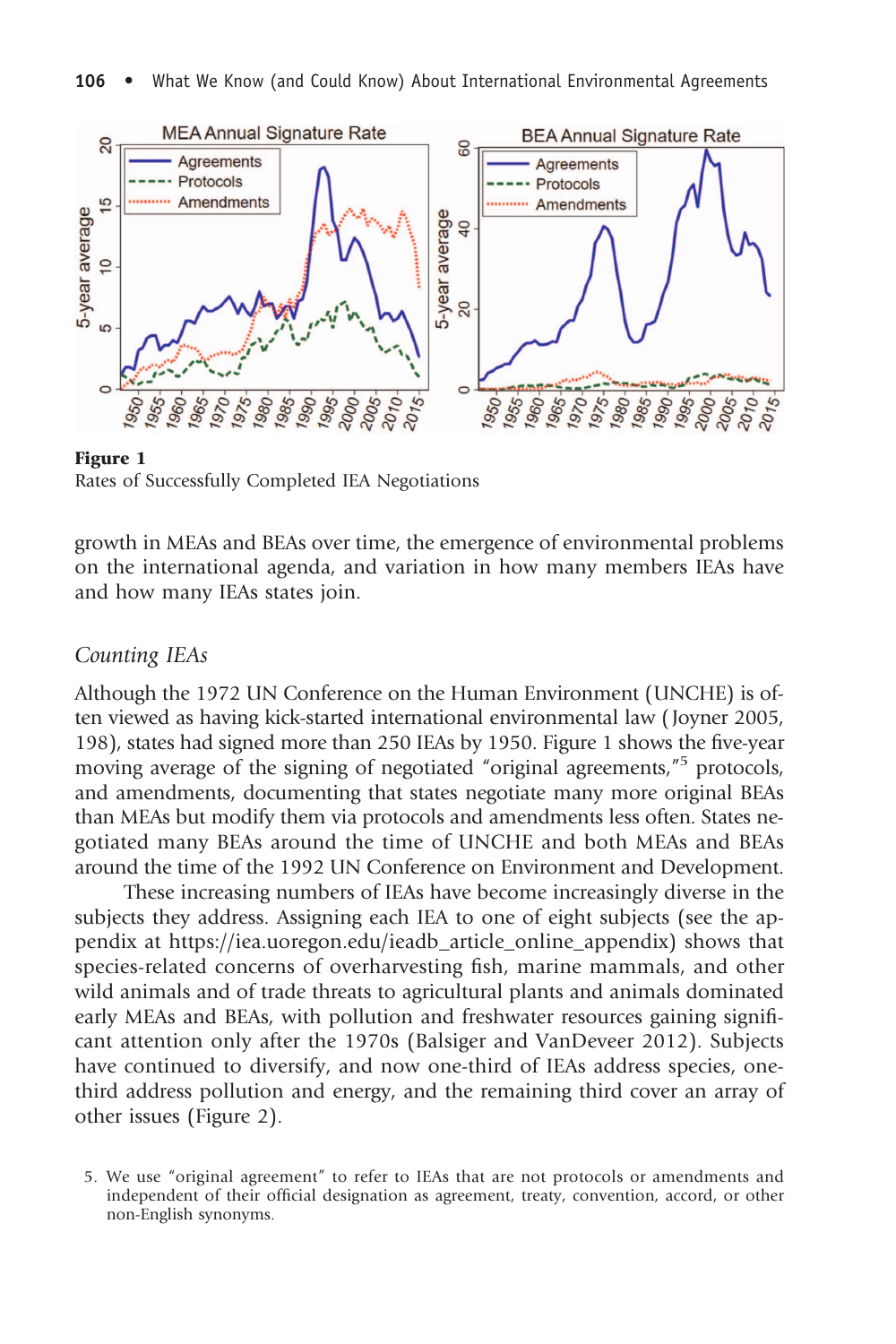

Share of Subjects Covered by MEAs and BEAs

## Counting Lineages

The IEA landscape looks different when counting lineages rather than individual IEAs. Mitchell (2003, 435) coined the term lineage as a legal parallel to the concept of regime, defining it as a set "of agreements, protocols, and amendments that modify, extend, replace, or explicitly derive from one or more original agreements." The IEADB has placed more than 1,300 MEAs into 290 such lineages, with BEAs to be assigned in the future. Such groupings document when a set of states first address an environmental problem and how they modify their efforts over time. Thus the "ozone protection" lineage began with the 1985 Vienna Convention and has been modified by the 1987 Montreal Protocol and eighteen amendments and adjustments. States initiated the "international whaling" lineage in a 1931 treaty, modifying or replacing it via two treaties, nine protocols, and more than seventy amendments, including a 1982 amendment banning commercial whaling.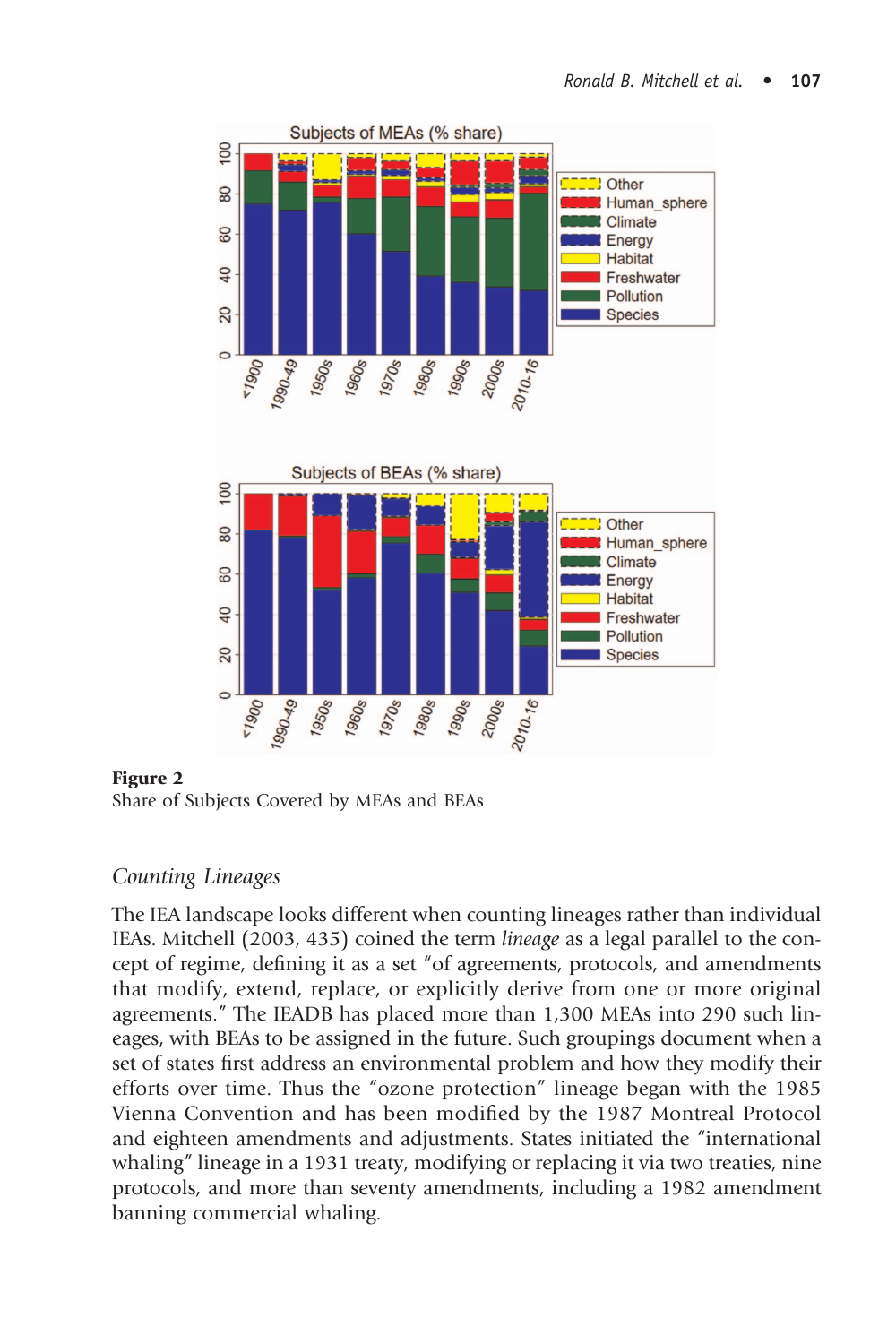

- - **3**<br>3ubject Emergence

As IEAs within a lineage typically address the same subject, we use the subject of each lineage's initiating agreement as a proxy for when a set of states first successfully address a subject within a regional or global setting. Figure 3 graphs lineage-initiating agreements, showing how the mix of subjects addressed by lineages has changed, as states either take up new environmental problems or states in one region imitate efforts in other regions to address a given problem.

The sizes of lineages (the number of IEAs each contains) reflect quite different governance approaches. Of 290 lineages, most (70 percent) are not dynamic regulatory efforts and contain only an initial MEA and one or two modifying protocols or amendments. By contrast, each of the ten largest lineages contain twenty or more MEAs, collectively accounting for almost one-third of the 1,300 MEAs. This variation presumably reflects various factors, including lineage age; changes in scientific knowledge; state preferences that favor strong initial action or prefer to make modifications as support for action grows; changes in domestic and international concern about an environmental problem; and provisions in lineage-initiating IEAs that can require, facilitate, or impede regular modification.

#### Counting IEA Members and State Memberships

The extent of state engagement in international environmental law, proxied by counts of IEA memberships, has increased rapidly in recent decades. Growth in total IEA memberships reflects more MEAs and BEAs negotiated by states, more states in the international system (UN membership grew from 51 in 1945 to 193 in 2019), and more states joining more MEAs. Most IEAs are small: 80 percent are BEAs, 90 percent of MEAs have 10 or fewer members, and only 30 MEAs have more than 100 members. Many MEAs are open to new members indefinitely, with membership typically increasing over time; therefore, to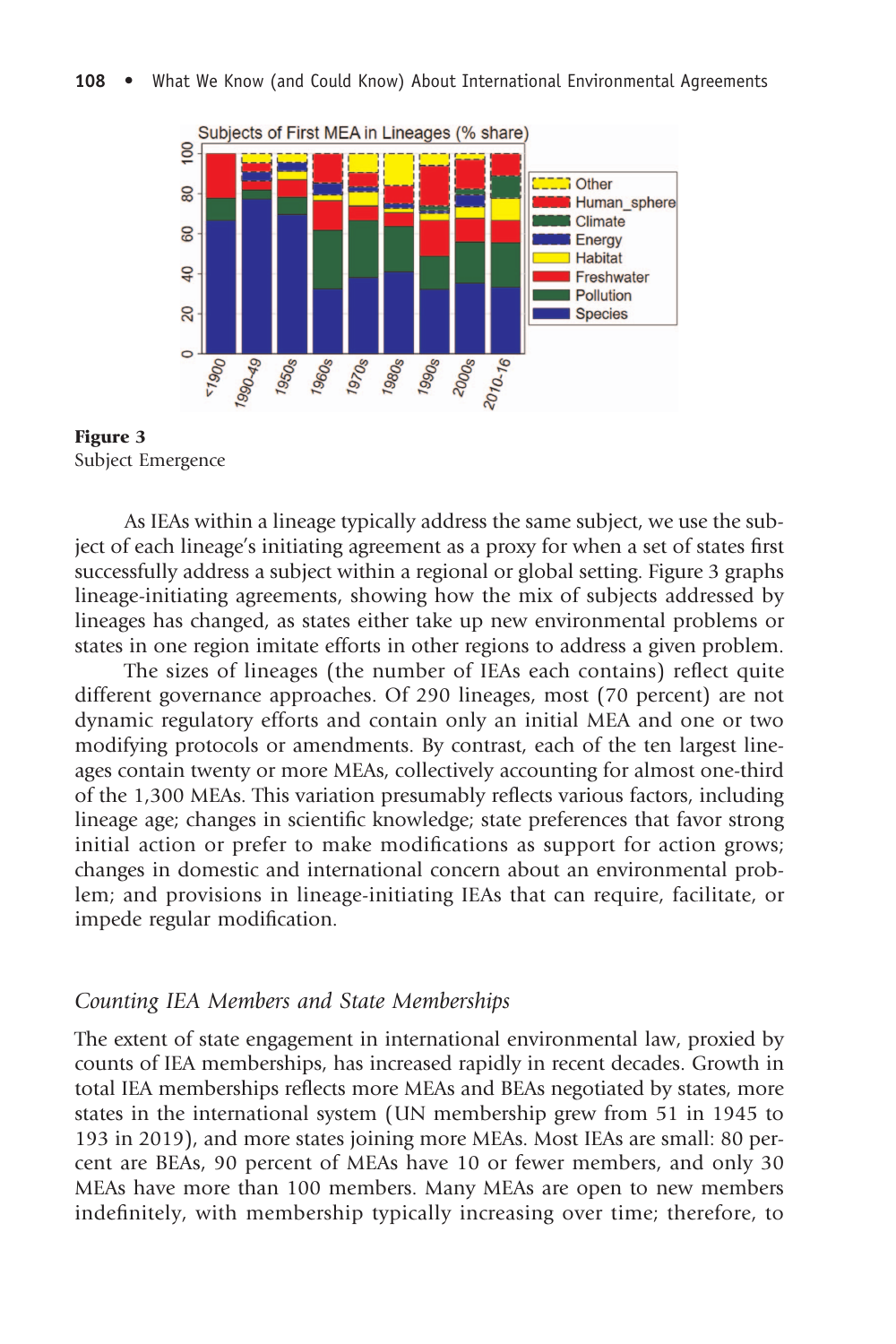

Average Year 9 Memberships in 69 Global and 388 Nonglobal MEA Agreements

compare changes in MEA size accurately over time, we count each MEA's memberships nine years after signature.<sup>6</sup> To address the fact that membership in protocols and amendments is often restricted to, and automatic for, members of the underlying agreement, we analyze 457 MEA agreements that have entered into force and that have at least nine years of membership data. Distinguishing 69 "global" MEAs (open to all UN members) from 388 MEAs that restrict membership reveals that, in their ninth year, global MEAs typically averaged fewer than thirty members until the 1980s but have since averaged more than fifty. By contrast, MEAs restricted to named states, states in a specified region, or states with specified traits have never averaged more than ten members (see Figure 4).

Using these same MEAs to identify the average state's MEA memberships (rather than the average MEA's state memberships) confirms that states are joining more IEAs. The approximately 140 UN members in the 1970s averaged ten MEA memberships; the 180 or more UN members since the early 1990s have averaged more than 50 memberships, with some exceeding 100 and even new states having ten to twenty. The ten states with the most MEA memberships are all European states in the World Bank's high-income category, with each having joined 25 percent (more than 116) of the 457 MEAs assessed.<sup>7</sup> Another twentyeight have joined at least 15 percent (more than sixty-nine) of these MEAs, including states from all continents and nine that are not high income. This regional and economic diversity reflects various pressures on states to join IEAs, including domestic environmental concerns, international political pressure, and financial incentives included in some MEAs.

<sup>6.</sup> The average time for an MEA to enter into force is 8.5 years.

<sup>7.</sup> These are Italy and Finland (116), Spain (118), Sweden and the United Kingdom (133), Belgium (134), Denmark and the Netherlands (144), Norway (153), and France (166).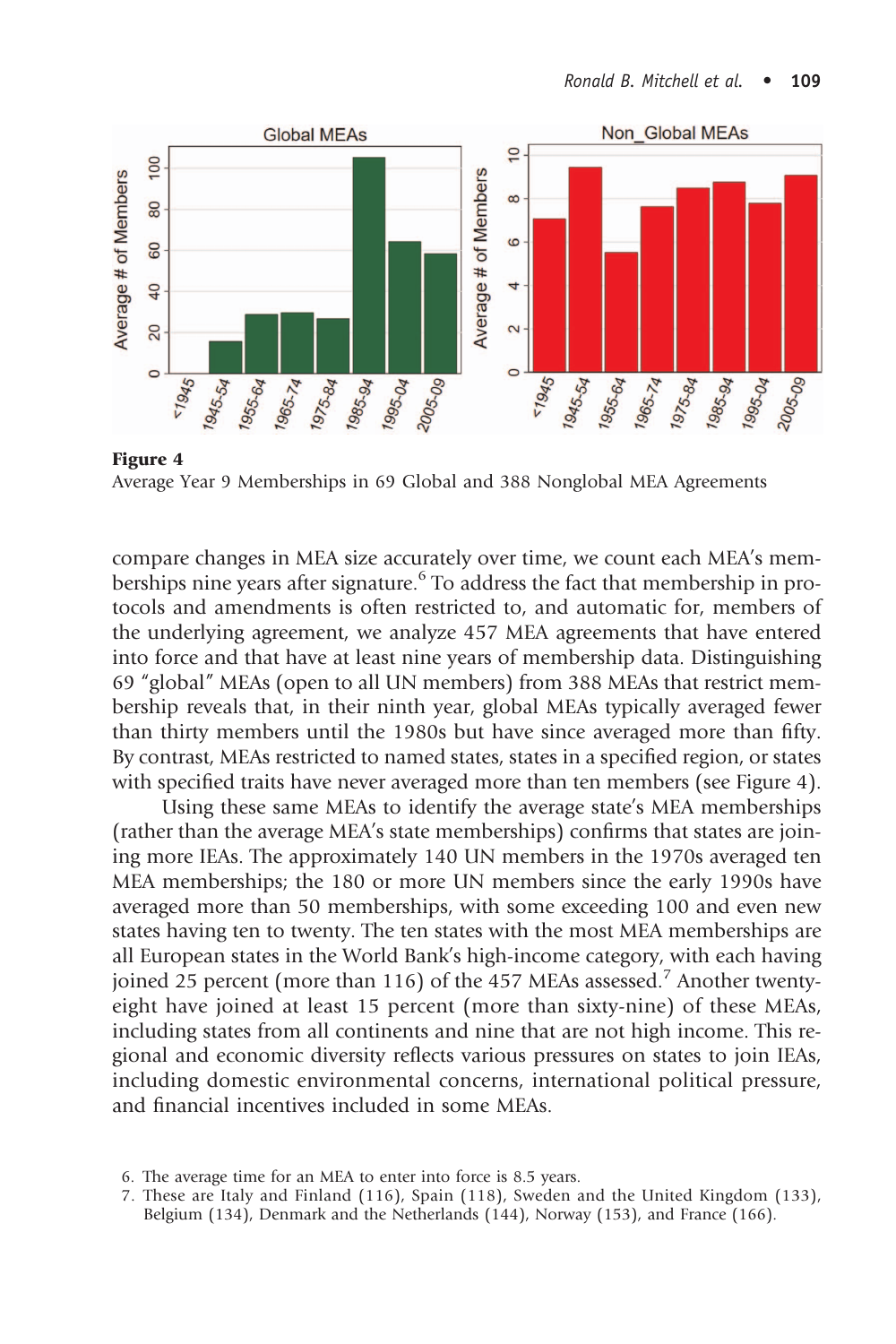### Using the IEADB to Identify Variation in IEA Design

The IEADB seeks to help scholars describe, compare, and explain variation in IEA design, deepening our understanding of IEA emergence, design, membership, and effectiveness. Providing fully searchable texts allows scholars to identify and categorize how IEA design varies with respect to goals, obligations, and enforcement strategies as well as dispute resolution, amendments, and entry into force. The IEADB initially sought to code key design features for all IEAs to document such variation. That work identified thirty-three IEA design features that, collectively, captured the major functions that IEAs perform. Of these, some proved simple to identify (title, source of text, and entry into force), while others required extensive coder training (e.g., substantive obligations, administrative financing, and information exchange). We succeeded in coding those features for 173 MEAs (152 agreements and 21 protocols and amendments). Codebook development clarified the need for a three-stage process to identify useful categories of IEA variation and to code IEAs into those categories. Stage 1 requires two trained coders reading each IEA multiple times to determine on which of the thirty-three design features it contains relevant information. Stage 2 requires extracting and comparing all paragraphs from all IEAs related to a given design feature to create codebook categories that will allow accurate and consistent coding of how that feature varied. Stage 3, then, requires reliably applying those coding rules to any provisions of interest in the selected IEAs.

The IEADB team completed Stage 1, identifying all paragraphs in each of the 173 MEAs as containing information relevant to at least one design feature. That exercise proved that even with extensive training and coding, intercoder reliability was elusive for Stage 1 alone.<sup>8</sup> We concluded that coding 1,300 MEAs for 33 design features, each with multiple subfeatures, was impractical. The process also revealed that the IEADB could not create appropriate codebook categories (Stage 2) or make appropriate coding choices (Stage 3) without knowing, in advance, the research questions and perspectives of the scholar involved.

Even stopping at Stage 1 generated benefits, however. It clarified a standard structure for IEAs, with goals and problem definitions found in the preamble; major obligations in the first several articles; provisions on monitoring, enforcement, and implementation next; and processes for dispute settlement, duration, and membership toward the end. In addition, our sample of IEAs provides a foundation for future scholarship. Scholars can extract all paragraphs related to a given design feature (e.g., dispute settlement or substantive obligations) (Stage 2) to develop a codebook with which to code IEAs of interest to them (Stage 3) (see, e.g., Green 2014). Alternatively, scholars can select a set of IEAs, code them into the IEADB's thirty-three design features (Stage 1), and then conduct Stage 2 and 3 coding to reflect their research interests.

<sup>8.</sup> For IEAs in the sample, the IEADB makes the codings of both coders available so users can assess intercoder reliability.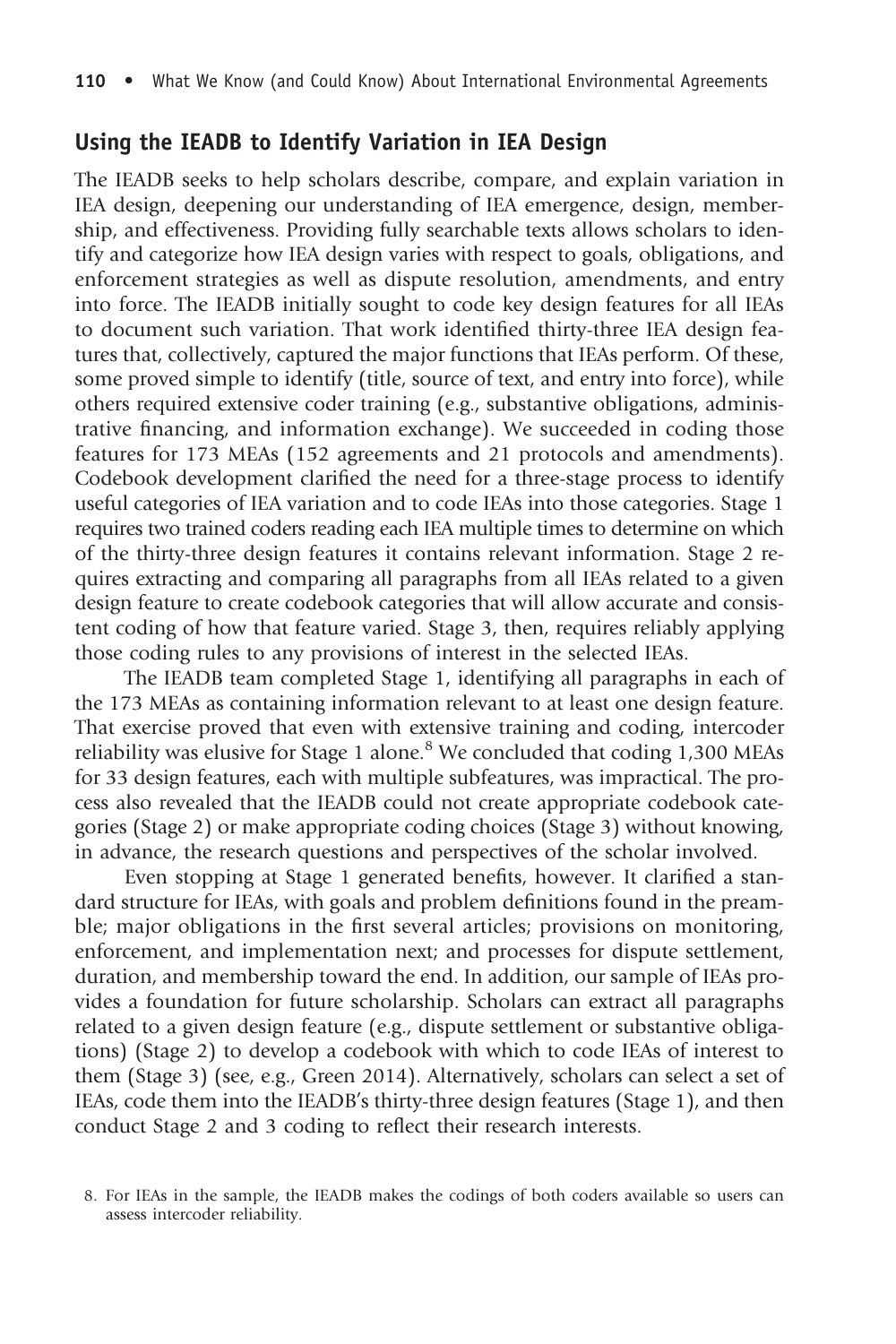The ease of accessing texts also allows scholars to ignore our sample and select IEAs, download texts, and develop their own coding strategies. For example, Mitchell selected 517 MEAs (excluding protocols and amendments); identified their paragraphs related to membership, duration, reservations, and entry into force; and coded their empirical variation in fewer than ten hours. This exploratory exercise (see Table 1) confirmed intuitive expectations that MEA membership rules vary widely; entry into force of most, but not all, MEAs requires legislative "consent to be bound," not just executive signature; few MEAs limit their duration; and most are silent on, or preclude, states from making reservations. The value of such efforts lies as much in creating empirically useful categories as it does in describing variation across those categories.

# IEADB Findings

Beyond clarifying the status and evolution of international environmental law, the IEADB allows scholars to gain new insight into the design, membership, and effects of IEAs. We summarize some of these findings here.

## IEA Membership as an Independent Variable

The IEADB data on memberships have fostered research clarifying the links between state and IEA characteristics.<sup>9</sup> In addressing common pool resource problems, states prefer cooperating with neighbors, with close trading partners, and with states with similarly sized economies (Besedeš et al. 2016). In addressing overfishing problems, states negotiate IEAs to take advantage of complementarities among the functions provided by multiple BEAs and MEAs, a finding derived by combining data from the IEADB and other sources into a Global Fisheries Governance database (Hollway and Koskinen 2016a, 2016b). Further network analysis showed that fishery cooperation often starts among neighbors but later becomes more likely among states that already share IEA memberships (Stadtfeld et al. 2017).

Other scholars have used IEADB membership data to investigate state behavior. Andonova et al. (2017), for example, find that state IEA ratifications provide a broad proxy for environmental cooperation that helps explain the form of transnational climate governance. Scholars have incorporated IEA membership counts into a vulnerability-resilience index (Kolcava et al. 2019) used to explain cooperation over shared resources (Kalbhenn 2011) and environmental resilience (Angeon and Bates 2015). Prakash and Potoski (2014) use IEA memberships as a metric of state environmental policy stringency, finding that ISO-14000 rules only influence policy in states with few IEA memberships. States, especially lower-income states, tend to adopt new environmental regulations

<sup>9.</sup> Depending on their research interests, scholars operationalize membership using signature, ratification, or entry into force dates.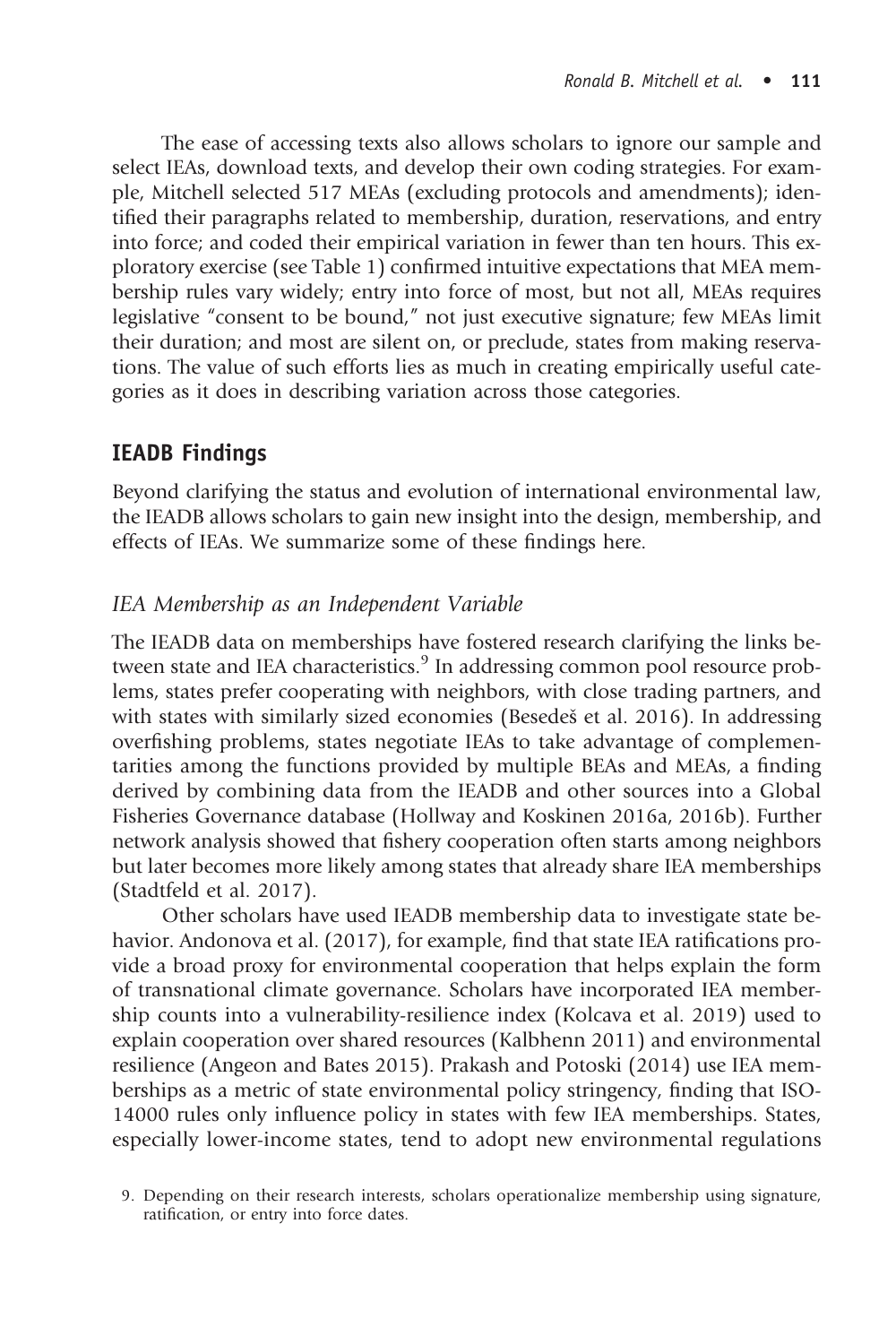# MEA Design Features\*

|                                | Number         |
|--------------------------------|----------------|
| <b>MEMBER ELIGIBILITY</b>      |                |
| Closed                         | 153            |
| Open                           | 136            |
| Restriction basis              | 228            |
| IO/other treaty                | 80             |
| Geography                      | 60             |
| By invitation                  | 39             |
| Designated states              | 26             |
| Functional                     | 23             |
| <b>TOTAL</b>                   | 517            |
| <b>ENTRY INTO FORCE</b>        |                |
| Consent to be bound            | 424            |
| Delay after conditions met     | 234            |
| When consent conditions met    | 181            |
| Consent inferred               | $\overline{9}$ |
| Upon signature                 | 88             |
| Language missing               | $\mathbf 5$    |
| <b>TOTAL</b>                   | 517            |
| <b>DURATION</b>                |                |
| Indefinite                     | 489            |
| Inferred or language missing   | 362            |
| Specified                      | 72             |
| Autoextension                  | 55             |
| Duration limited               | 28             |
| <b>TOTAL</b>                   | 517            |
| <b>RESERVATIONS</b>            |                |
| Reservation language missing   | 368            |
| No reservations allowed        | 81             |
| Only ratification reservations | 24             |
| All reservations allowed       | 23             |
| Some reservations allowed      | 21             |
| <b>TOTAL</b>                   | 517            |

\*Numbers for second-level (underlined) categories are the sum of any third-level (normal font) categories.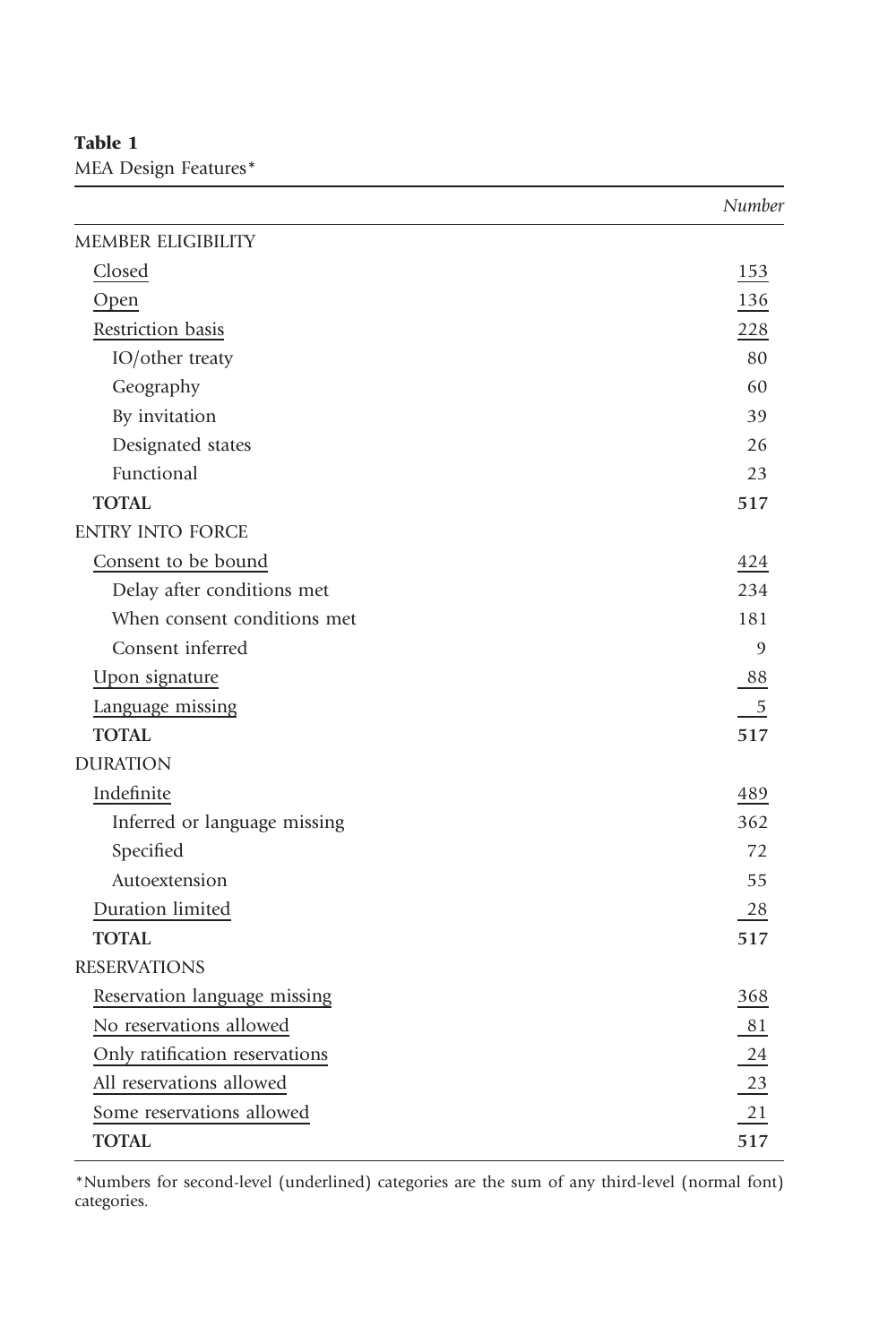during periods when they are joining many IEAs (Brandi et al., 2019), and a state's annual environmental credibility score (the share of MEAs it has joined) predicts better than its economic power whether its trade agreements include environmental provisions (Morin et al. 2019).

### Analyzing IEA Formation, IEA Design, and the Structure of International Environmental Law

The IEADB's census particularly fosters research that requires systematic selection and coding of IEAs. Green, alone and with Colgan, investigated delegation by building out the IEADB's Stage 1 codings to distinguish the policy functions that MEAs include and the actors to whom they delegate them (Green 2014, 61; Green and Colgan 2013). States prefer to delegate to public actors and to share delegation if delegating to private actors, and delegation is better predicted by shared preferences among states than by an MEA's number of members or voting rules (Green 2014; Green and Colgan 2013).

Scholars have also investigated claims regarding problem structure's influence on IEA design (Koremenos et al. 2001; Mitchell 2006). Coding nineteen IEA processes showed that states favor integrated, globalized, and formal IEAs when addressing industrial-sector environmental problems as opposed to agricultural or land-use sector problems (Ovodenko 2016; Ovodenko 2017). Balsiger and Prys (2016) found that a problem's geographic characteristics influence how likely states are to negotiate IEAs and the institutional form and obligational precision of IEAs, with states strongly preferring regional over global cooperation (Balsiger and Prys 2016). Spilker and Koubi (2016) and Mohrenberg et al. (2019) show that states take longer to ratify MEAs not only if domestic law requires a supermajority but also if the MEA contains provisions related to dispute settlement, monitoring, enforcement, quantitative targets, and financial mechanisms.

Scholars also have compared IEAs to treaties in other issue areas. Comparing sixty-seven MEAs to a sample of nonenvironmental UN treaties, Axelrod (2011) found the former were more deferential to international law in trade and other areas. Analyzing 300 IEAs selected as containing health-related provisions, Morin et al. (2019; Morin and Blouin 2019) revealed the large, previously unrecognized contributions of IEAs to global health governance, and Henckens et al. (2018, 355) found that extant MEAs provide strong normative foundations for negotiating a new treaty on sustainable use of mineral resources.

Finally, scholars have used the IEADB to reveal the structure of international environmental law. IEAs have helped reshape the substance and processes of global environmental governance, fostering involvement by transnational and subnational environmental actors and mainstreaming environmental issues in trade agreements, development banks, and other nonenvironmental entities (Andonova and Mitchell 2010). Bigagli (2016, 155, 57) found that IEA fragmentation likely hinders emergence of an "adaptive, complex systems approach" to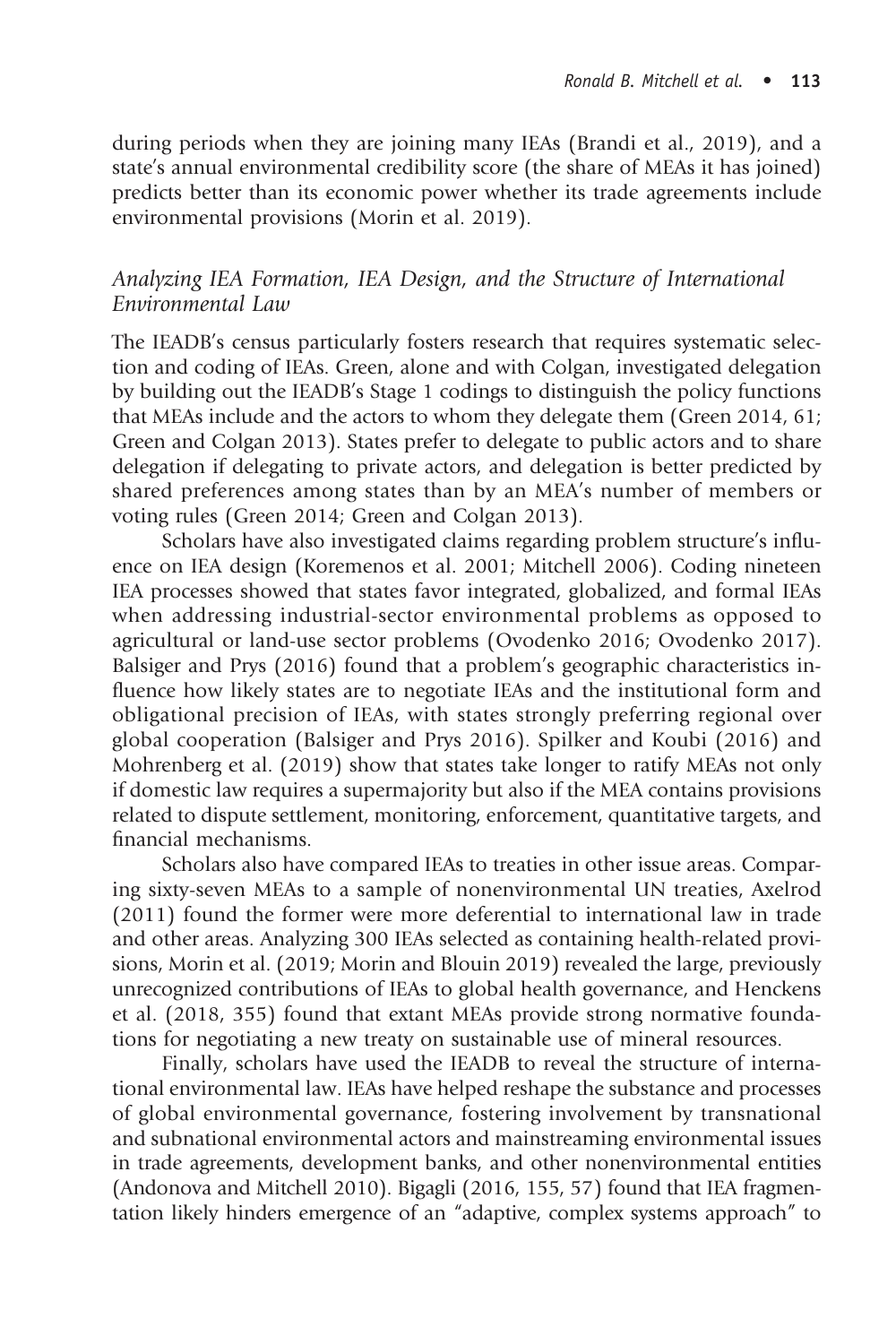ocean governance. More optimistically, others have shown that IEA fragmentation has declined over time in ways that foster polycentric governance and adaptive capacity (Kim 2013a, 988; see also Kim, forthcoming) and that, despite gaps, the IEA network could support strong global policies on emerging problems of nitrogen and phosphorus pollution (Ahlström and Cornell 2018).

## Pedagogic Value

The IEADB also has received increasing use from teachers encouraging graduate and undergraduate students to read specific IEA texts; to learn how lineages have evolved; or to undertake deeper research into IEA formation, design, and effectiveness. The IEADB seeks to provide basic facts and texts in ways that prompt user interest and point them to related IEAs, to data on effectiveness, and to existing scholarship on IEAs. IEADB data have contributed to doctoral dissertations investigating various research questions (Hollway 2015; Jessberger 2010; Jo 2008; Kim 2013b, 2014), and a forthcoming global environmental politics textbook references the IEADB extensively to describe global environmental cooperation and to clarify factors that foster such cooperation (Morin et al., 2020).

## The Future of IEADB Research and the IEADB

The IEADB opens up numerous research frontiers into which environmental problems receive attention, which IEAs attract which types of states, which states sign more IEAs or do so more quickly, and which design features are common or rare. The ability to describe such patterns prompts research to explain them and to draw lessons for governance. The IEADB can deepen existing research programs, for example, by extending our knowledge of how the IEAs that states negotiate and the states that join them are influenced by the characteristics of states and the provisions IEAs contain (Balsiger 2012; Bernauer and Böhmelt 2013; Bernauer et al. 2013; Neumayer 2002; Perrin and Bernauer 2010; Roberts et al. 2004).

The IEADB offers particular value to scholars seeking to assess findings from single IEA case studies against multiple IEAs. For example, Bernauer et al. (2013) found, across many IEAs, that state membership was deterred by specific obligations but attracted by positive incentives. But scholars might investigate claims about the negotiation and approval burden imposed on particular types of states, for example, by creating metrics of how many IEAs states negotiate and ratify each year (Muñoz et al. 2009). By helping scholars systematically code any design feature for large numbers of IEAs, easily access membership data, and quickly combine IEA data with other data, the IEADB allows scholars to assess claims about how state characteristics influence choices regarding negotiating forums, design features, membership, and whether to comply.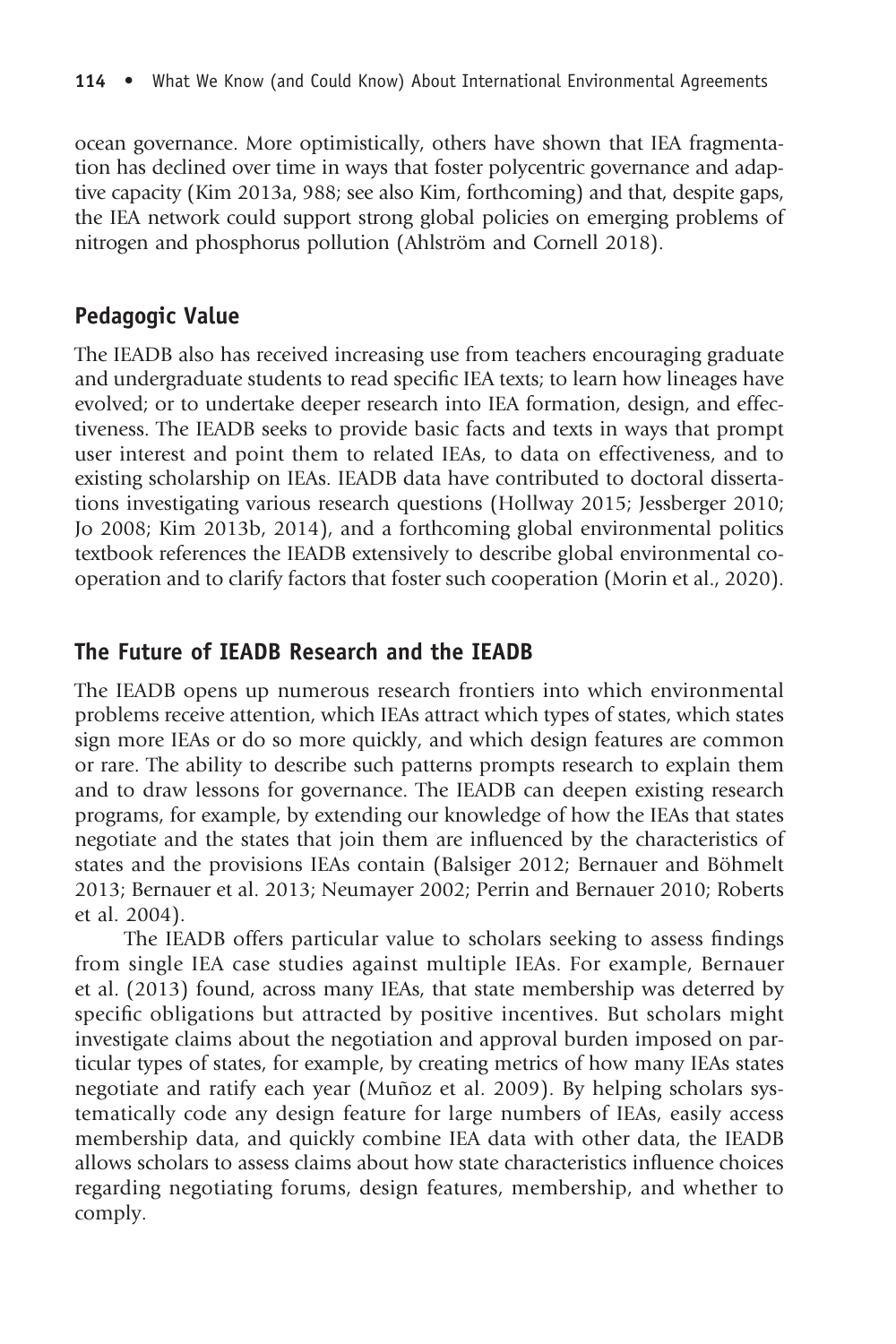Scholars also could investigate untested theories of how problem structure influences institutional design. The plethora of problem structure typologies and their influence on institutional design have received little empirical assessment (Hasenclever et al. 1996; Koremenos et al. 2001; Miles et al. 2002; Young 2002). Comparing across IEAs allows such assessments, holding particular promise in identifying and comparing cases where states adopted alternative designs in response to similar problems (Breitmeier et al. 1996; Hovi et al. 2003). Scholars could categorize the factors that influence how states define problems, set goals, and choose strategies, including comparative assessments of shallow versus deep obligations, open versus restrictive membership, incentives versus sanctions, self-reporting versus monitoring, and instrumental versus normative interventions (Downs et al. 1996; Gupta and Mason 2014; Mitchell and Keilbach 2001).

The IEADB also fosters large-N analysis of questions of IEA effectiveness. It encourages examining variation across IEAs, not just across states and time, foregrounding questions of how IEA goals, obligations, and monitoring and response systems influence whether states alter their behavior (e.g., Ringquist and Kostadinova 2005; Siegfried and Bernauer 2007). Kim compared members and nonmembers across MEAs and documented better performance from legally binding IEAs that promoted flexible decision-making (Kim 2014; Kim et al. 2017). Future research could assess the effects, rather than the determinants, of variation in IEA features mentioned in the previous paragraph (Böhmelt and Pilster 2010; Cirone and Urpelainen 2013). Analyses across hundreds of IEAs could disentangle the interplay and endogeneity among problem structure, IEA design, state characteristics, international context, and IEA effects (Mitchell 2009; von Stein 2005). Those results, in turn, could open up research on the "relative effectiveness" of IEAs to other IEAs, to private regimes among corporations, and to NGO campaigns and how such effectiveness depends on context.

Going forward, the IEADB will seek to make IEA coverage more comprehensive and current while building a repository of reliable data on IEAs that meets the research interests of scholars, practitioners, and students. One major goal is a systematic, multi-language search of state environmental and foreign ministries to increase the IEADB's coverage of BEAs. Another is keeping the IEADB more current by making identification and entry of new IEAs and membership data into the IEADB easier and more efficient. We are developing procedures to allow scholars to share relevant data (by providing hosting services on the IEADB or links to externally-hosted sites) including codings of IEA design features, independent data sets such as the International Regimes Database, or data sets combining IEADB and other data (Breitmeier et al. 2011).<sup>10</sup> To foster investigation of IEA effectiveness, the IEADB is designing strategies for linking state-year behavioral and environmental data to relevant IEAs, such as catch

<sup>10.</sup> We are developing strategies so scholars can control the content, timing, and conditions for releasing data.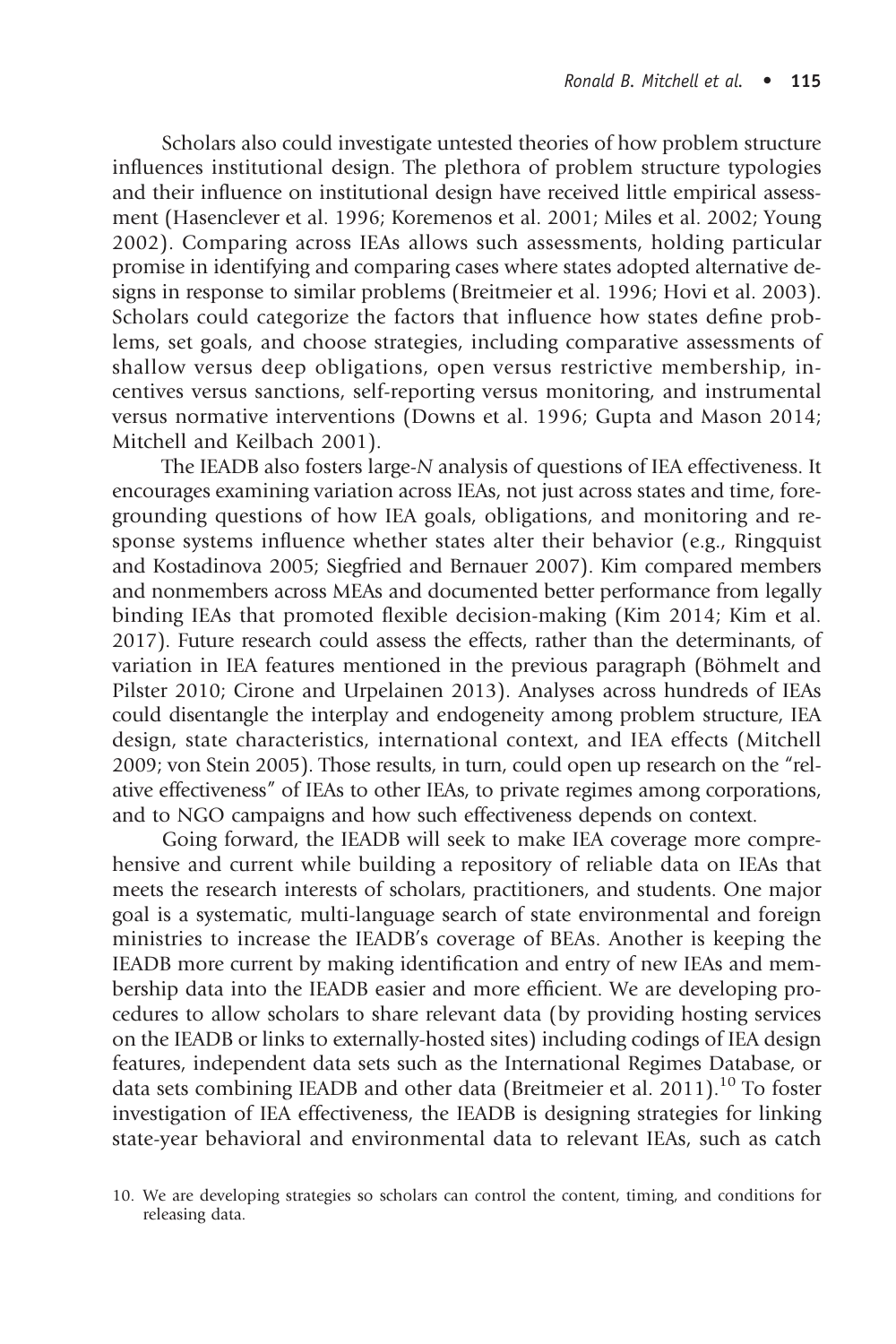data for fishery IEAs, harvest and population data for species IEAs, and emissions data for pollution IEAs. The IEADB will increasingly rely on crowdsourcing in these efforts as a way to improve the quality and depth of the IEADB's contents while fostering the research community's engagement with the IEADB.

## Conclusions

The IEADB offers scholars, practitioners, and students a comprehensive overview of the state and evolution of international environmental lawmaking. It provides reliable texts, metadata, membership, and codings on IEAs and fosters coding of their features. Here we have described the landscape of international environmental law with improved detail and accuracy. We have summarized key findings from a growing literature enabled by the IEADB, including research on IEA formation, design, membership, and effectiveness as well as the larger structure of international environmental law, and we have identified new research frontiers opened up by the IEADB. We hope the IEADB will continue to help scholars as they improve the understanding and practice of international environmental law.

Ronald B. Mitchell is a professor of political science and environmental studies at the University of Oregon and an expert on international environmental politics and law. He founded and directs the International Environmental Agreements Database Project, a catalog of all environmental treaties. His research investigates the design and effectiveness of international environmental treaties. He has published four books and more than fifty articles and chapters, including in International Organization, Global Environmental Politics, and Annual Review of Environment and Resources. He has received three US National Science Foundation grants and the American Political Science Association's 2018 Elinor Ostrom Career Achievement Award.

Liliana B. Andonova is a professor of international relations/political science, head of interdisciplinary programs, and codirector of the Center for International Environmental Studies at the Graduate Institute of International and Development Studies, Geneva, Switzerland. She has been a Ruffolo Fellow in Sustainability Science at Harvard University and a Monnet Fellow and Braudel Fellow at the European University Institute. Andonova authored Governance Entrepreneurs: International Organizations and the Rise of Global Public–Private Partnerships and Transnational Politics of the Environment and coauthored Transnational Climate Change Governance and numerous articles. Her research focuses on international institutions, climate change, public–private partnerships, and environmental governance.

Mark Axelrod has joint appointments at James Madison College (public affairs) and the Department of Fisheries and Wildlife at Michigan State University. His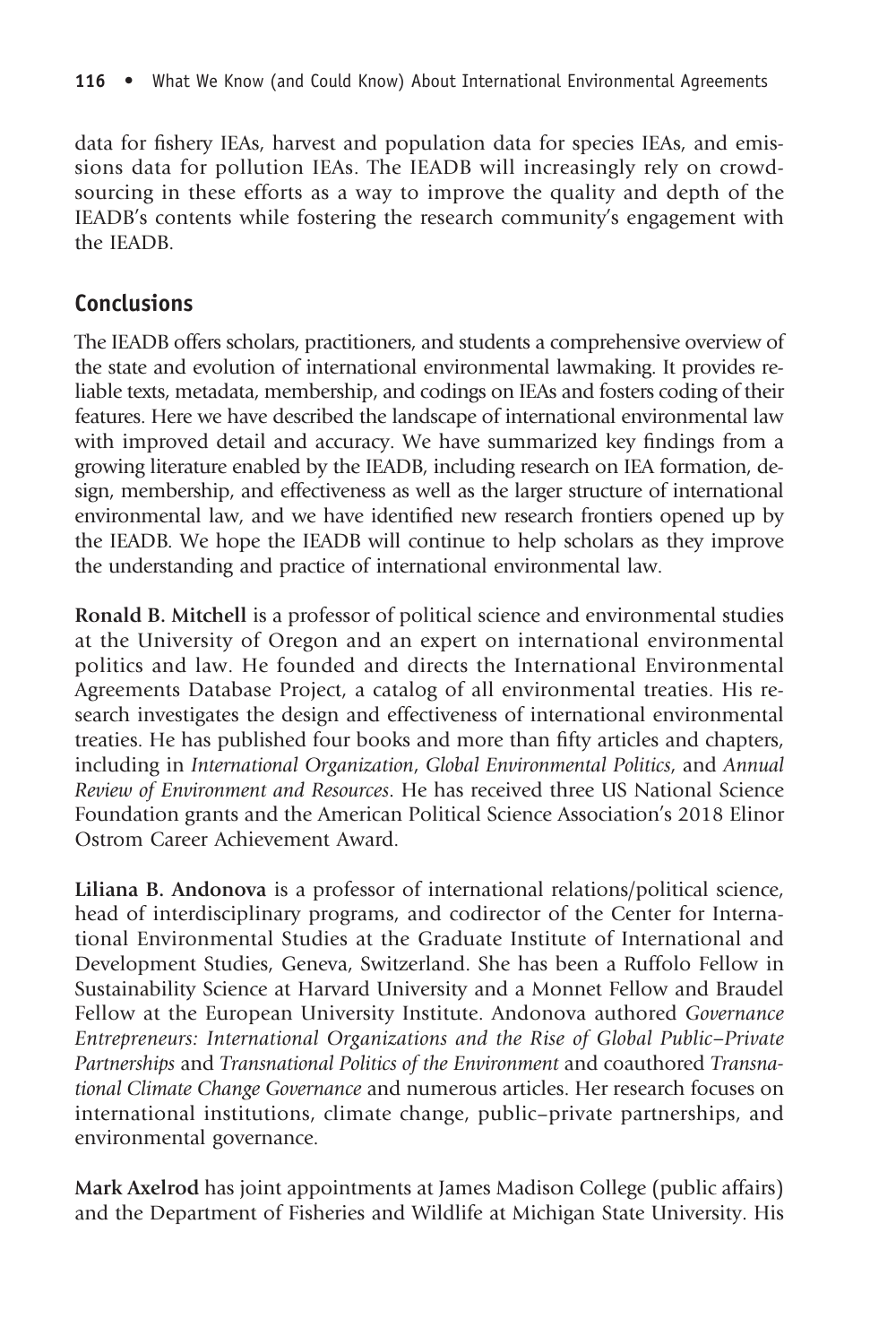teaching and research center around international and comparative environmental governance, with a focus on justice outcomes. Ongoing research addresses local implementation of international environmental principles, policy impacts of scientific uncertainty, and gendered impacts of marine fisheries policy in India. His most recent work is published in Fisheries Research, World Development, and Marine Policy. He is co-leader of the Michigan Chapter of Scholars Strategy Network and sits on the Board of Contributors for the International Environmental Agreements Database.

Jörg Balsiger is an associate professor at the Geneva School of Social Sciences and director of the Institute and Hub for Environmental Governance and Territorial Development at the University of Geneva, Switzerland. His research and publications examine the dynamics of regional environmental politics, with a special focus on sustainable development in transboundary mountain regions; he is also actively involved in promoting and coordinating mountain research at the national, regional, and global levels. He has coordinated the most systematic global assessment of regional environmental agreements and is currently working on a book manuscript on the topic.

Thomas Bernauer is a professor of political science at ETH Zurich. He is also the director of ETH Zurich's Institute of Science, Technology, and Policy and a lead author in IPCC Working Group II. His research focuses on environmental policy and international trade issues, based on macro-level quantitative research, micro-level survey embedded experiments, and case study research and interaction with policy makers and stakeholders. He has published more than one hundred articles in political science, economics, and environmental sciences journals and received the American Political Science Association's 2019 Elinor Ostrom Career Achievement Award.

Jessica F. Green is an associate professor of political science at the University of Toronto. She is author of Rethinking Private Authority (2014), which won best book prizes from the American Political Science Association, the International Studies Association, and the International Political Science Association. Her research has been published in International Organization, Global Environmental Politics, Nature, and Nature Climate Change, among other journals. Her current work focuses on the international and comparative politics of climate change.

James Hollway is an assistant professor of international relations/political science at the Graduate Institute of International and Development Studies, Geneva, Switzerland. There he is affiliated with the Centre for International Environmental Studies, the Centre for Trade and Economic Integration, and the Global Governance Centre. His research focuses on international institutions, especially those governing fisheries or trade, and develops network theories and methods for studying their interdependencies. His work has been published by Global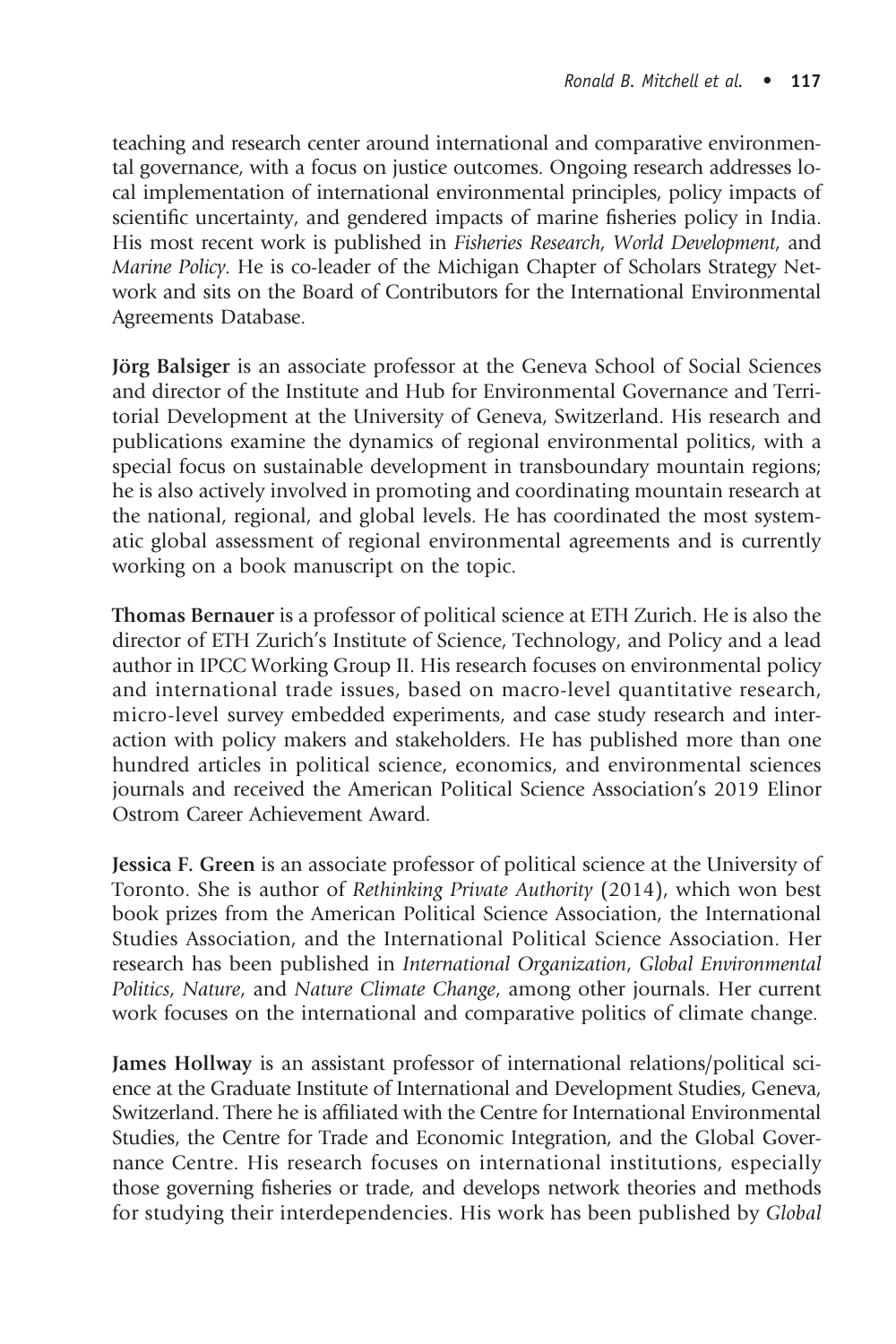Environmental Politics, Journal of Conflict Resolution, Journal of International Economic Law, Network Science, Social Networks, and Sociological Methodology and in the sixth Global Environment Outlook report.

Rakhyun E. Kim is an assistant professor of global environmental governance at the Copernicus Institute of Sustainable Development, Utrecht University, the Netherlands. He is an interdisciplinary scholar in the field of international environmental law and governance with a particular interest in the application of complexity and network approaches. He is a Senior Research Fellow with the Earth System Governance Project, where he co-leads the Task Force on Earth System Law and a research cluster of the Task Force on Ocean Governance. Recent publications include Architectures of Earth System Governance (2020), which he coedited with Frank Biermann.

Jean-Frédéric Morin is a full professor at Laval University, Québec City, Canada, where he holds the Canada Research Chair in International Political Economy. Jean-Frédéric's current research projects look at international institutions. He is particularly interested in how international institutions innovate, interact, diffuse, and evolve at the interplay between trade and environmental governance. Some of his working papers can be downloaded from http://www.chaire-epi. ulaval.ca/en, last accessed December 2, 2019.

## References

- Ahlström, Hanna, and Sarah E. Cornell. 2018. Governance, Polycentricity and the Global Nitrogen and Phosphorus Cycles. Environmental Science and Policy 79: 54–65.
- Andonova, Liliana B., Thomas N. Hale, and Charles B. Roger. 2017. National Policy and Transnational Governance of Climate Change: Substitutes or Complements? International Studies Quarterly 61 (2): 253–268.
- Andonova, Liliana B., and Ronald B. Mitchell. 2010. The Rescaling of Global Environmental Politics. Annual Review of Environment and Resources 35: 255–282.
- Angeon, Valérie, and Samuel Bates. 2015. Reviewing Composite Vulnerability and Resilience Indexes: A Sustainable Approach and Application. World Development 72: 140–162.
- Axelrod, Mark. 2011. Savings Clauses and the "Chilling Effect": Regime Interplay as Constraints on International Governance/Law. In Managing Institutional Complexity: Regime Interplay and Global Environmental Change, edited by Sebastian Oberthur and Olav Schram Stokke, 87–114. Cambridge, MA: MIT Press.
- Balsiger, Jörg. 2012. New Environmental Regionalism and Sustainable Development in the European Alps. Global Environmental Politics 12 (3): 58–78.
- Balsiger, Jörg, and Miriam Prys. 2016. Regional Agreements in International Environmental Politics. International Environmental Agreements: Politics Law and Economics 16 (2): 239–260.
- Balsiger, Jörg, and Stacy D. VanDeveer. 2012. Introduction: Navigating Regional Environmental Governance. Global Environmental Politics 12 (3): 1–17.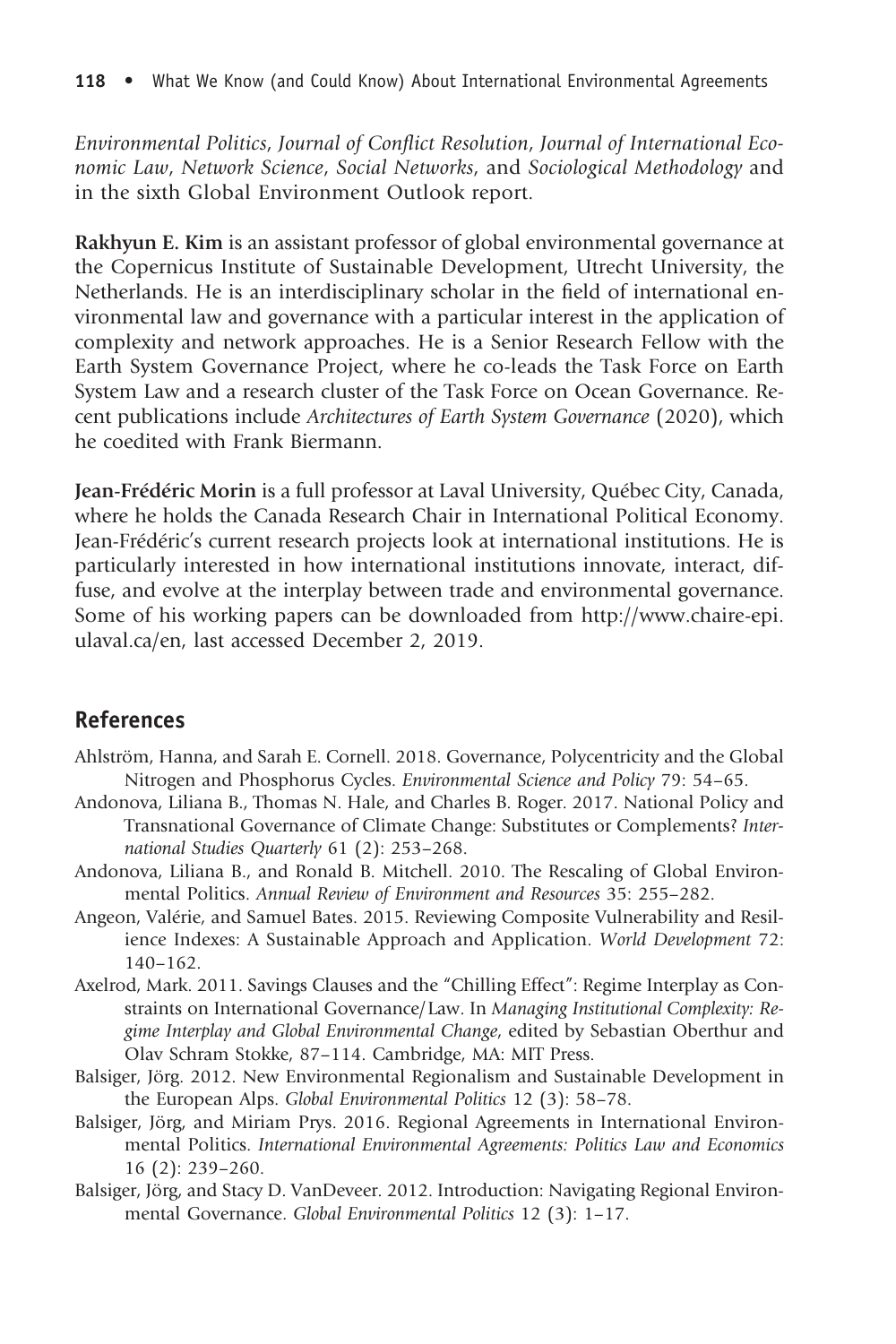- Bernauer, Thomas, and Tobias Böhmelt. 2013. Are Economically "Kinder, Gentler Societies" Also Greener? Environmental Science and Policy 47 (21): 11993–12001.
- Bernauer, Thomas, Anna Kalbhenn, Vally Koubi, and Gabrielle Spilker. 2013. Is There a "Depth versus Participation" Dilemma in International Cooperation? Review of International Organizations 8 (4): 477–497.

Besedeš, Tibor, Erik P. Johnson, and Xinping Tian. 2016. Economic Determinants of Multilateral Environmental Agreements. Atlanta, GA: Georgia Institute of Technology.

- Bigagli, Emanuele. 2016. The International Legal Framework for the Management of the Global Oceans Social-Ecological System. Marine Policy 68: 155–164.
- Böhmelt, Tobias, and Ulrich H. Pilster. 2010. International Environmental Regimes: Legalisation, Flexibility and Effectiveness. Australian Journal of Political Science 45 (2): 245–260.
- Brandi, Clara, Dominique Blümer, and Jean-Frédéric Morin. 2019. When Do International Treaties Matter for Domestic Environmental Legislation? Global Environmental Politics 19 (4): 14–44.
- Breitmeier, Helmut, Marc A. Levy, Oran R. Young, and Michael Zürn. 1996. The International Regimes Database as a Tool for the Study of International Cooperation. Laxenburg, Austria: International Institute for Applied Systems Analysis.
- Breitmeier, Helmut, Arild Underdal, and Oran R. Young. 2011. The Effectiveness of International Environmental Regimes: Comparing and Contrasting Findings from Quantitative Research. International Studies Review 13 (4): 579–605.
- Cirone, Alexandra E., and Johannes Urpelainen. 2013. Trade Sanctions in International Environmental Policy: Deterring or Encouraging Free Riding? Conflict Management and Peace Science 30 (4): 309–334.
- Downs, George W., David M. Rocke, and Peter N. Barsoom. 1996. Is the Good News About Compliance Good News About Cooperation? International Organization 50 (3): 379–406.
- Green, Jessica F. 2014. Rethinking Private Authority: Agents and Entrepreneurs in Global Environmental Goverance. Princeton, NJ: Princeton University Press.
- Green, Jessica F., and Jeff Colgan. 2013. Protecting Sovereignty, Protecting the Planet: State Delegation to International Organizations and Private Actors in Environmental Politics. Governance 26 (3): 473–497.
- Gupta, Aarti, and Michael Mason, eds. 2014. Transparency in Global Environmental Governance: Critical Perspectives. Cambridge, MA: MIT Press.
- Hasenclever, Andreas, Peter Mayer, and Volker Rittberger. 1996. Interests, Power, Knowledge: The Study of International Regimes. Mershon International Studies Review 40 (2): 177–228.
- Henckens, M. L. C. M., C. M. J. Ryngaert, P. P. J. Driessen, and E. Worrell. 2018. Normative Principles and the Sustainable Use of Geologically Scarce Mineral Resources. Resources Policy 59: 351–359.
- Hollway, James. 2015. The Evolution of Global Fisheries Governance 1960–2010. PhD diss., Department of Politics and International Relations, University of Oxford.
- Hollway, James, and Johan Koskinen. 2016a. Multilevel Bilateralism and Multilateralism: States' Bilateral and Multilateral Fisheries Treaties and Their Secretariats. In Multilevel Network Analysis for the Social Sciences: Theory, Methods and Applications, edited by Emmanuel Lazega and Tom A. B. Snijders, 315–332. New York, NY: Springer International.
- Hollway, James, and Johan Koskinen. 2016b. Multilevel Embeddedness: The Case of the Global Fisheries Governance Complex. Social Networks 44: 281–294.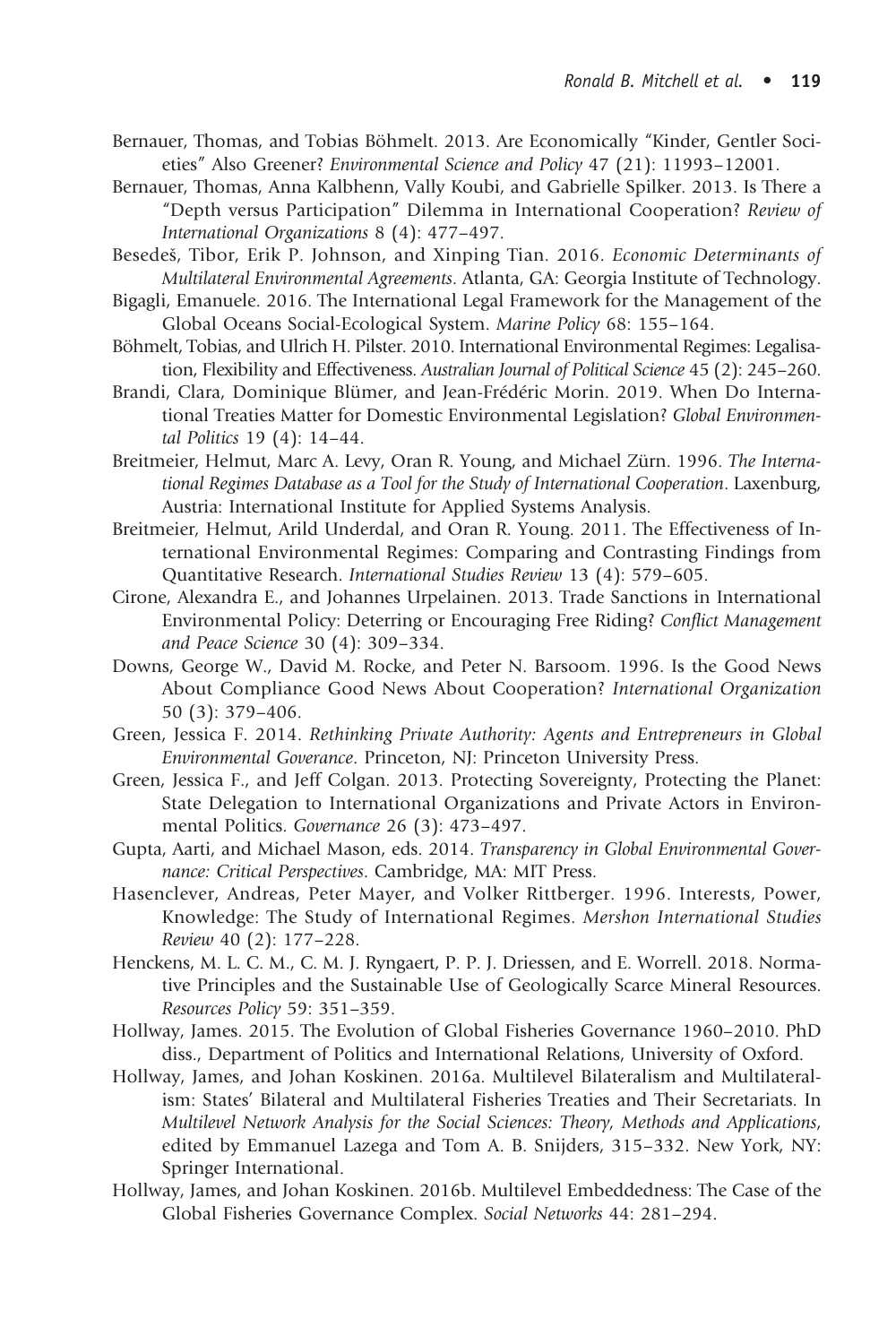- Hovi, Jon, Detlef F. Sprinz, and Arild Underdal. 2003. The Oslo–Potsdam Solution to Measuring Regime Effectiveness: Critique, Response, and the Road Ahead. Global Environmental Politics 3 (3): 74–96.
- Jessberger, Christoph. 2010. Environmental Economics and Multilateral Environmental Agreements. PhD diss., Department of Environment and Transportation, Ludwig-Maximilians-Universat Munchen.
- Jo, Hyeran. 2008. Monitoring Compliance: The Design of Monitoring Institution in International Cooperation. PhD diss., Department of Political Science, University of Michigan.
- Joyner, Christopher C. 2005. International Law in the 21st Century: Rules for Global Governance. Lanham, MD: Rowman and Littlefield.
- Kalbhenn, Anna. 2011. Liberal Peace and Shared Resources: A Fair-Weather Phenomenon? Journal of Peace Research 48 (6): 715–735.
- Kim, Rakhyun E. 2013a. The Emergent Network Structure of the Multilateral Environmental Agreement System. Global Environmental Change 23 (5): 980–991.
- Kim, Rakhyun E. 2013b. Unravelling the Maze of Multilateral Environmental Agreements: A Macroscopic Analysis of International Environmental Law and Governance for the Anthropocene. PhD diss., Fenner School of Environment and Society, Australian National University.
- Kim, Rakhyun E. Is Global Governance Fragmented, Polycentric, or Complex? The State of the Art of the Network Approach. International Studies Review. viz052, published September 18, 2019. https://doi.org/10.1093/isr/viz052.
- Kim, Yoomi. 2014. Essays on the Effectiveness of International Environmental Agreements: Quantitative Analysis on Environmental and Economic Aspects. PhD diss., International Studies, Waseda University.
- Kim, Yoomi, Katsuya Tanaka, and Shunji Matsuoka. 2017. Institutional Mechanisms and the Consequences of International Environmental Agreements. Global Environmental Politics 17 (1): 77–98.
- Kolcava, Dennis, Quynh Nguyen, and Thomas Bernauer. 2019. Does Trade Liberalization Lead to Environmental Burden Shifting in the Global Economy? Ecological Economics 163: 98–112.
- Koremenos, Barbara, Charles Lipson, and Duncan Snidal. 2001. The Rational Design of International Institutions. International Organization 55 (4): 761–799.
- Miles, Edward L., Arild Underdal, Steinar Andresen, Jørgen Wettestad, Jon Birger Skjærseth, and Elaine M. Carlin, eds. 2002. Environmental Regime Effectiveness: Confronting Theory with Evidence. Cambridge, MA: MIT Press.
- Mitchell, Ronald B. 2003. International Environmental Agreements: A Survey of Their Features, Formation, and Effects. Annual Review of Environment and Resources 28: 429–461.
- Mitchell, Ronald B. 2006. Problem Structure, Institutional Design, and the Relative Effectiveness of International Environmental Agreements. Global Environmental Politics 6 (3): 72–89.
- Mitchell, Ronald B. 2009. The Influence of International Institutions: Institutional Design, Compliance, Effectiveness, and Endogeneity. In Power, Interdependence and Non-state Actors in World Politics: Research Frontiers, edited by Helen V. Milner, 66–83. Princeton, NJ: Princeton University Press.
- Mitchell, Ronald B., and Patricia Keilbach. 2001. Reciprocity, Coercion, or Exchange: Symmetry, Asymmetry and Power in Institutional Design. International Organization 55 (4): 891–917.